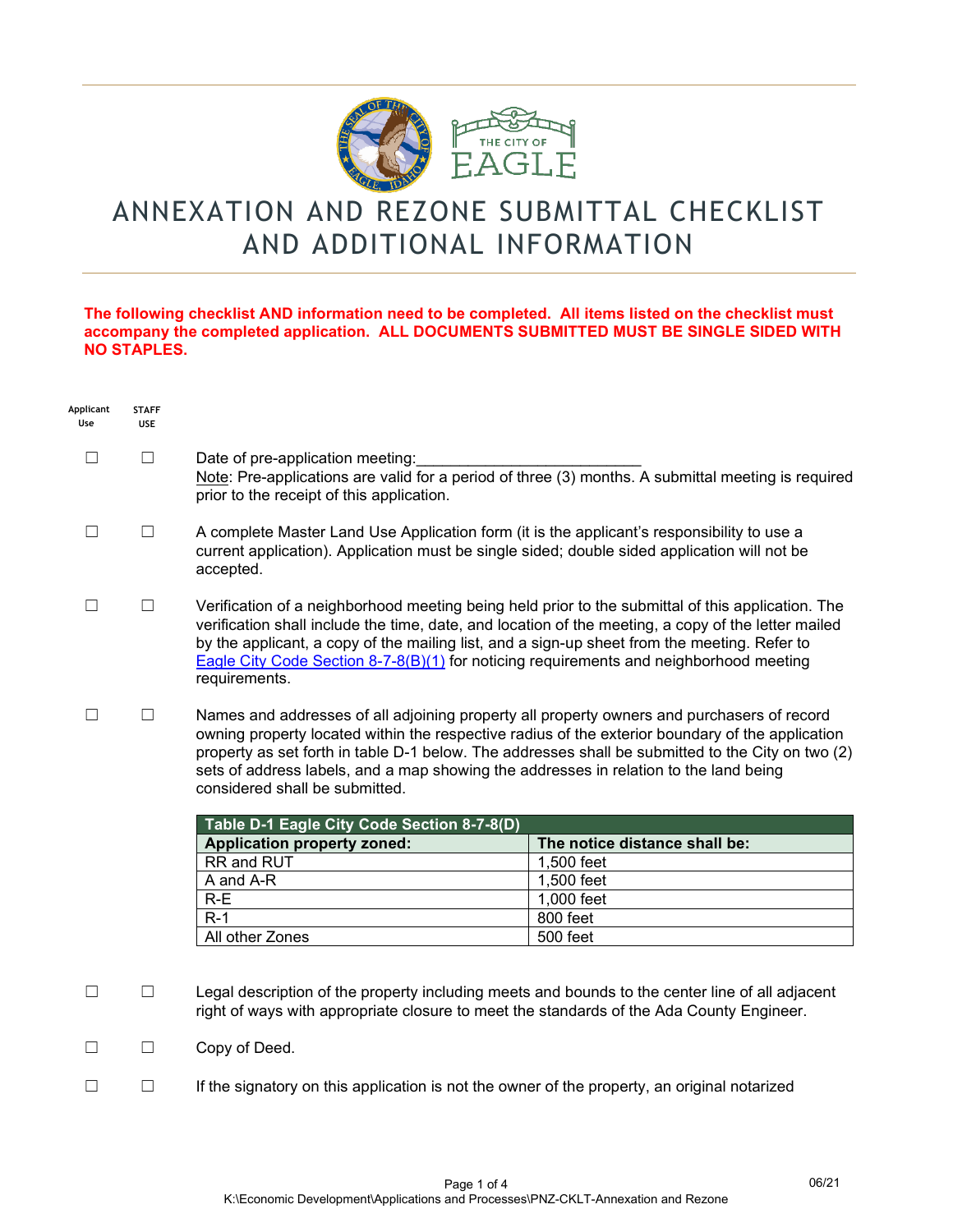|   |                | Statement (affidavit of legal interest) from the owner stating the applicant is authorized to<br>submit this application is required.                                                                                                 |
|---|----------------|---------------------------------------------------------------------------------------------------------------------------------------------------------------------------------------------------------------------------------------|
| П | $\Box$         | Five $(5)$ 24" x 36" site plans (showing location of sewer and water) <b>arranged in complete</b><br>plan sets folded according to department standards - folding instruction available at<br><b>PZ-Plan-Folding-Instructions-PDF</b> |
| Г |                | One (1) $8\frac{1}{2}$ " x 11" reduction of the site plan.                                                                                                                                                                            |
| П |                | One (1) 8 $\frac{1}{2}$ x 11" vicinity map at 1" = 300' scale (or similar), labeling the location of the<br>property and adjacent streets.                                                                                            |
| П | $\blacksquare$ | One (1) 8 $\frac{1}{2}$ " x 11" colored vicinity map showing the proposed plat superimposed in the project<br>location and the surrounding area approximately $\frac{1}{4}$ mile from project boundaries.                             |

- ☐ ☐ One (1) set of 24" x 36" Pathways and Trails plan (if development impacts existing pathways and trails, or if development would trigger improvements based on the City of Eagle adopted [Pathways and Trails Master Plan\)](https://www.cityofeagle.org/DocumentCenter/View/1762/Eagle-Pathways-and-Trails-Plan----FINAL?bidId=) showing the following:
	- ☐ Pathway locations, type, and width.
	- ☐ Sidewalk locations, type, and width.
	- ☐ Location of existing easements for irrigation companies.
	- ☐ Indicate location of canal routes and specify which ones will be covered and which will stay open
- ☐ ☐ One (1) copy of any canal company license agreements (if applicable).
- ☐ ☐ One (1) copy of exclusive use easements of any kind that might impact pathways and/or open space (if applicable)
- ☐ ☐ A written statement addressing each issue below in the order outlined "A" through "E":
	- A. Justification for the annexation and the rezone;
	- B. Justification of a development agreement (if applicable);
	- C. How does the proposed rezone relate to the Comprehensive Plan?;
	- D. What is the availability and adequacy of public facilities (ie: sewer, water, fire, streets) needed to serve any and all uses allowed on this property under the proposed zone?;
	- E. How is the proposed zone change compatible with the surrounding area?
- ☐ ☐ Please complete the following data tables. Attach a separate sheet if needed.

| <b>LAND USE AND ZONING INFORMATION</b> |                               |                            |                  |  |  |
|----------------------------------------|-------------------------------|----------------------------|------------------|--|--|
|                                        | <b>Comp Plan Designation:</b> | <b>Zoning Designation:</b> | <b>Land Use:</b> |  |  |
| <b>Existing:</b>                       |                               |                            |                  |  |  |
| Proposed:                              |                               |                            |                  |  |  |
| <b>North of Site:</b>                  |                               |                            |                  |  |  |
| <b>South of Site:</b>                  |                               |                            |                  |  |  |
| <b>East of Site:</b>                   |                               |                            |                  |  |  |
| <b>West of Site:</b>                   |                               |                            |                  |  |  |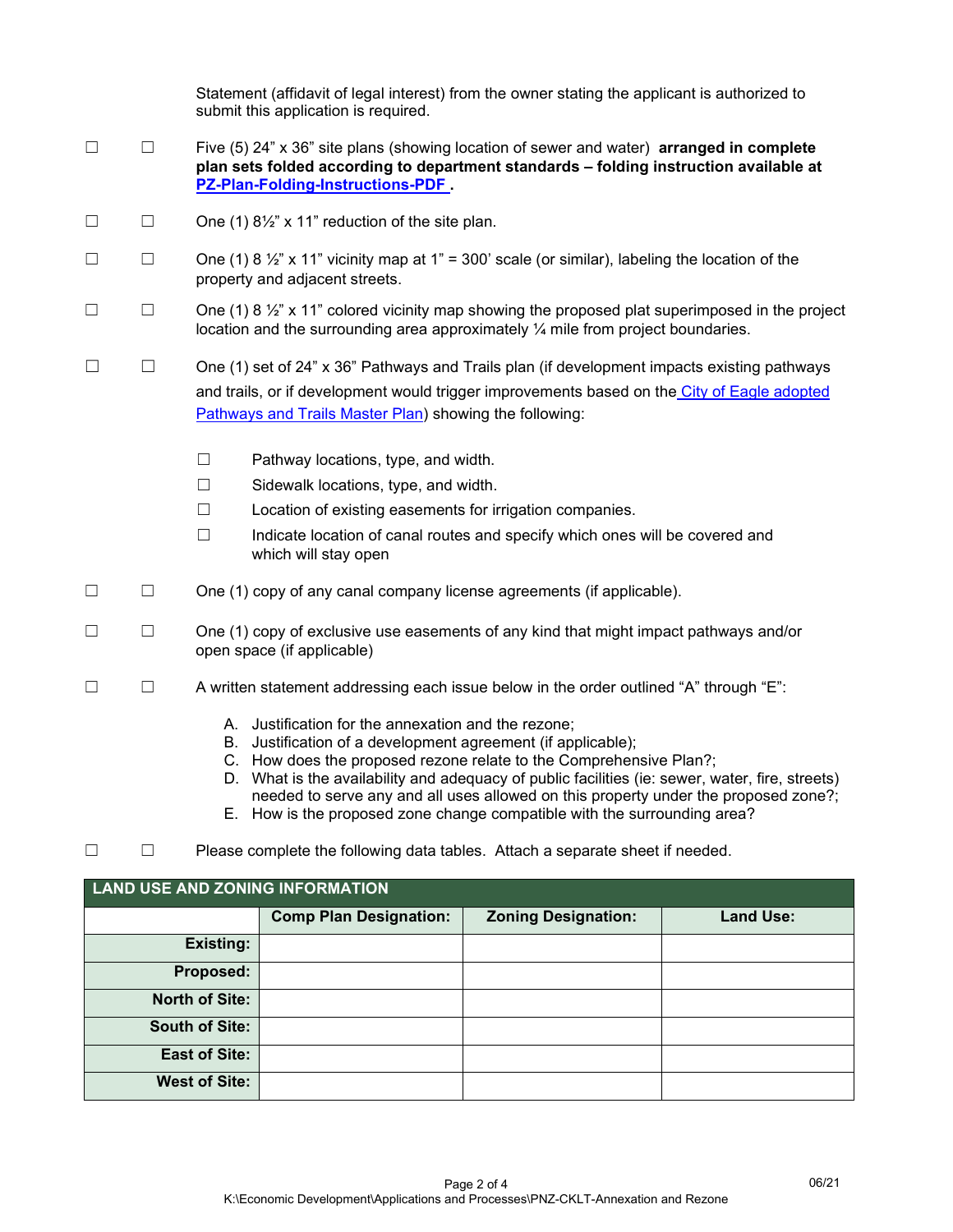| <b>EXISTING SITE CHARACTERISTICS</b>                     |  |                                            |  |  |
|----------------------------------------------------------|--|--------------------------------------------|--|--|
| <b>Describe the Existing Site Characteristics:</b>       |  |                                            |  |  |
|                                                          |  |                                            |  |  |
|                                                          |  |                                            |  |  |
|                                                          |  |                                            |  |  |
|                                                          |  |                                            |  |  |
|                                                          |  |                                            |  |  |
|                                                          |  |                                            |  |  |
|                                                          |  |                                            |  |  |
|                                                          |  |                                            |  |  |
| <b>PUBLIC SERVICES:</b>                                  |  |                                            |  |  |
| Potable Water:<br>$\Box$ Available $\Box$ Unavailable    |  | Service Provider:                          |  |  |
| $\Box$ Available $\Box$ Unavailable<br>Irrigation Water: |  | Service Provider:                          |  |  |
| Sanitary Sewer:<br>$\Box$ Available $\Box$ Unavailable   |  | Service Provider:                          |  |  |
| □ Available □ Unavailable<br>Fire Protection:            |  | Service Provider:                          |  |  |
| Street(s) providing access:                              |  |                                            |  |  |
|                                                          |  |                                            |  |  |
| Schools serving this location:                           |  |                                            |  |  |
| Elementary School(s):                                    |  |                                            |  |  |
| Middle School(s):                                        |  |                                            |  |  |
| High School(s):                                          |  |                                            |  |  |
| <b>SPECIAL ON-SITE FEATURES</b>                          |  |                                            |  |  |
| Areas of Critical Environmental                          |  | $\Box$ Yes $\Box$ No If yes, explain:      |  |  |
| Concern:                                                 |  |                                            |  |  |
| <b>Evidence of Erosion:</b>                              |  | $\Box$ Yes $\Box$ No If yes, explain: ___  |  |  |
| Fish Habitat:                                            |  |                                            |  |  |
| Floodplain:                                              |  |                                            |  |  |
| Mature Trees:                                            |  |                                            |  |  |
| Riparian Vegetation:                                     |  |                                            |  |  |
| Steep Slopes:                                            |  |                                            |  |  |
| Stream/Creeks:                                           |  |                                            |  |  |
| Unique Animal Life:                                      |  |                                            |  |  |
| Unique Plant Life:                                       |  |                                            |  |  |
| Unstable Soils:                                          |  |                                            |  |  |
| Wildlife Habitat:                                        |  | □ Yes □ No If yes, explain: ______________ |  |  |